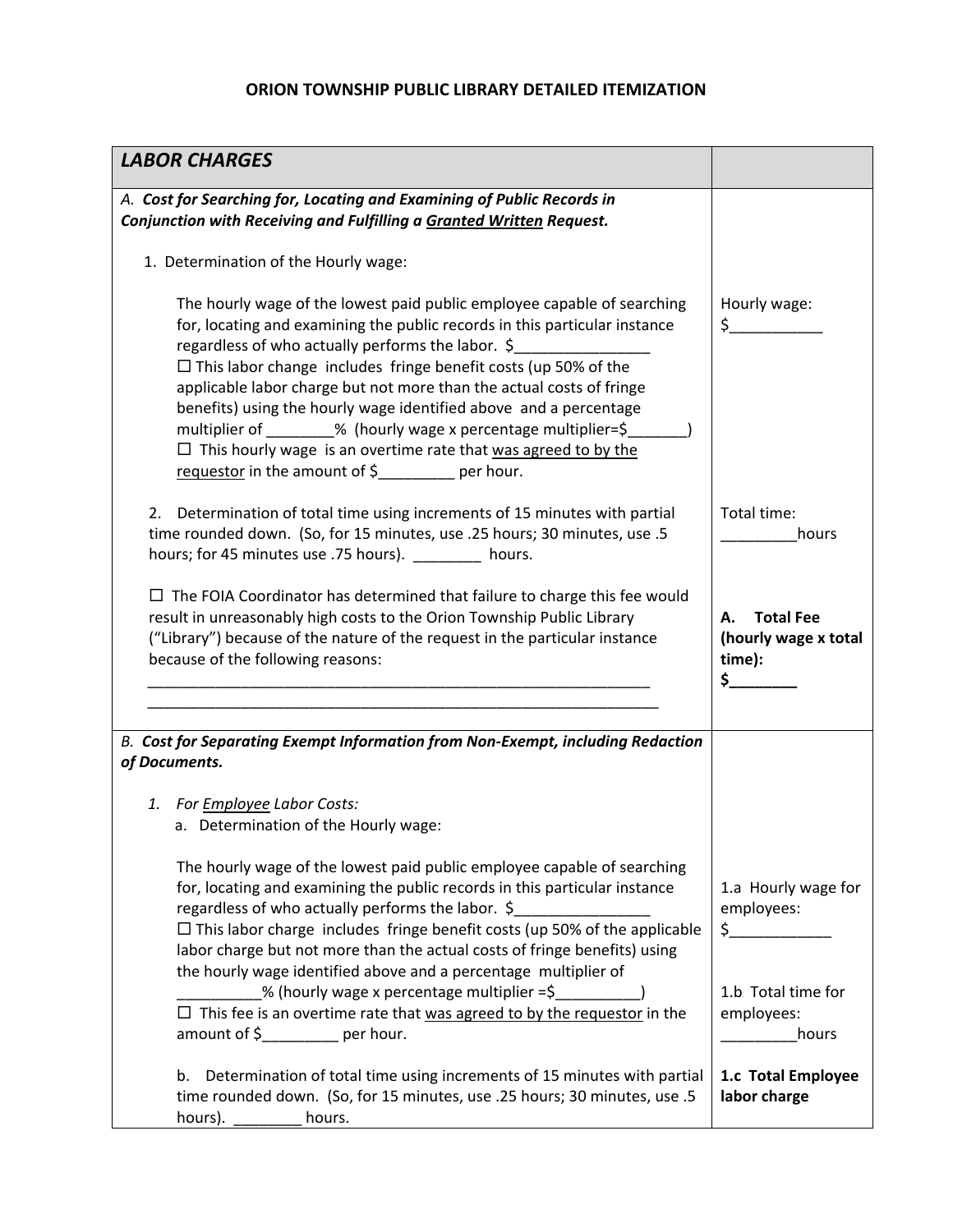| 2. | <b>For Contracted Labor Costs:</b><br>$\Box$ The FOIA Coordinator has determined that the Library does not employ<br>a person capable of deleting exempt information from non-exempt<br>information in the particular instance and the work is being performed by<br>the following person or firm:                                                                                                                                                                                                                                                                                                                                                                                                                                                                                                                                              | (hourly wage x<br>hours):<br>\$_                                                                                    |
|----|-------------------------------------------------------------------------------------------------------------------------------------------------------------------------------------------------------------------------------------------------------------------------------------------------------------------------------------------------------------------------------------------------------------------------------------------------------------------------------------------------------------------------------------------------------------------------------------------------------------------------------------------------------------------------------------------------------------------------------------------------------------------------------------------------------------------------------------------------|---------------------------------------------------------------------------------------------------------------------|
|    | a. Determination of the Hourly wage:<br>The hourly wage of the contracted labor (not to exceed 6 times the State of<br>Michigan minimum hourly wage): \$<br>$\Box$ This hourly wage is an overtime rate that was agreed to by the<br>requestor in the amount of \$_______ per hour.                                                                                                                                                                                                                                                                                                                                                                                                                                                                                                                                                             | 2.a Contracted<br>labor hourly wage:<br>$\zeta$                                                                     |
|    | b. Determination of total time using increments of 15 minutes with partial<br>time rounded down. (So, for 15 minutes, use .25 hours; 30 minutes, use .5<br>hours; 45 minutes use .75 hours). ________ hours.<br>$\Box$ The FOIA Coordinator has determined that failure to charge this fee<br>would result in unreasonably high costs to the Library because of the<br>nature of the request in the particular instance because of the following<br>reasons:<br><u> 1989 - Johann Stein, mars and de Britannie et al. (1989)</u>                                                                                                                                                                                                                                                                                                                | 2.b Contracted<br>labor hours:<br>hours<br>2.c Total Fee for<br>contracted labor<br>(hourly wage x<br>hours):<br>\$ |
| 2. | C. Cost for Duplication and Publication.<br>1. Determination of the Hourly wage:<br>The hourly wage of the lowest paid public employee capable of searching<br>for, locating and examining the public records in this particular instance<br>regardless of who actually performs the labor. \$<br>$\Box$ This labor charge includes fringe benefit costs (up 50% of the applicable<br>labor charge but not more than the actual costs of fringe benefits) using<br>the hourly wage identified above and a percentage multiplier of<br>$\frac{1}{2}$ % (hourly wage x percentage multiplier = $\zeta$<br>$\Box$ This hourly wage is an overtime rate that was agreed to by the<br>requestor in the amount of \$________ per hour.<br>Determination of total time using increments of one (1) minute with partial<br>time rounded down.<br>hours. | Hourly wage:<br>\$<br>Total time:<br>hours<br>C. Total Fee (hourly<br>wage x hours)                                 |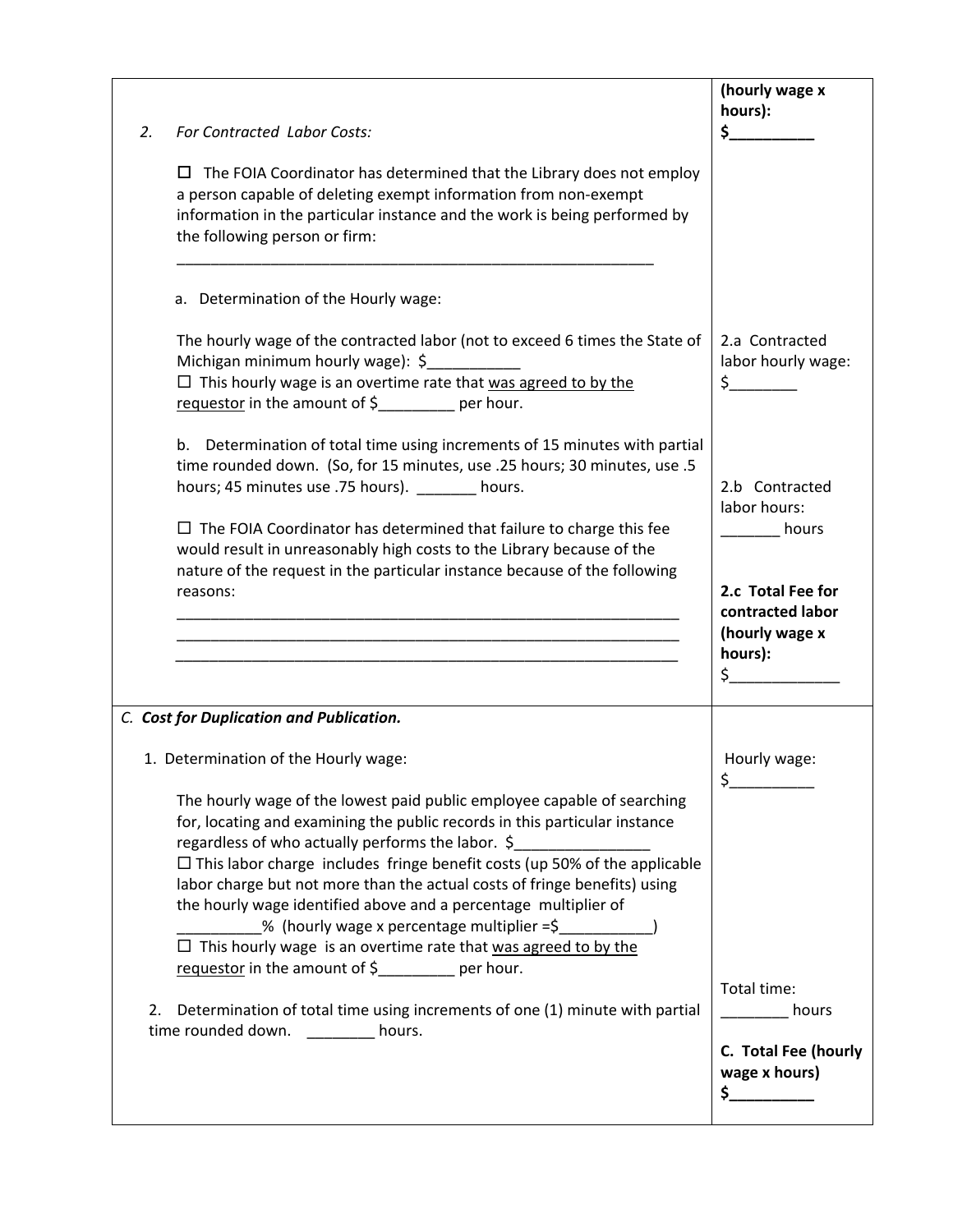|                                                                                                                                                                                             | D. Total Fee (add       |
|---------------------------------------------------------------------------------------------------------------------------------------------------------------------------------------------|-------------------------|
| D. Costs for Paper Copies.<br>The actual total incremental cost of necessary duplication and publication using                                                                              | totals for all sizes of |
| the most economical means available:                                                                                                                                                        | paper):                 |
| Not to exceed \$.10 per sheet for 8 % by 11 or 8 % by 14 in paper:<br>1.                                                                                                                    | $\sim$                  |
|                                                                                                                                                                                             |                         |
| 2. Other paper sizes:                                                                                                                                                                       |                         |
| $\frac{1}{2}$ per sheet x ______________number of sheets = $\frac{1}{2}$                                                                                                                    |                         |
| E. Costs for Nonpaper Physical Media.                                                                                                                                                       |                         |
| The actual and most reasonably economical cost of the computer disc, flash                                                                                                                  | E. Total Fee:           |
| drives, computer tape or other similar media:                                                                                                                                               | $\sim$                  |
| \$____________ per item x ___________number of items.                                                                                                                                       |                         |
|                                                                                                                                                                                             |                         |
| F. Cost of Mailing:<br>1. The actual cost of mailing: $\zeta$                                                                                                                               |                         |
| Fee for the least expensive postal delivery confirmation: \$<br>2.                                                                                                                          | F. Total Fee: (add      |
| 3. Costs for the envelope or box for mailing \$                                                                                                                                             | all 3 costs):           |
|                                                                                                                                                                                             | $\sim$ $\sim$           |
| $\Box$ The requestor has stipulated to expedited shipping and/or insurance and                                                                                                              |                         |
| those costs are listed above as the actual costs of mailing.                                                                                                                                |                         |
| $G.\Box$ The Library has notified the requestor in its written response that all or a<br>portion of the requested information is available on its website and the requestor.                |                         |
|                                                                                                                                                                                             |                         |
| The following is a detailed itemization of the information that is available on the<br>website:<br>1. Labor Costs - Searching for, locating and examining:<br>Determination of Hourly wage: |                         |
|                                                                                                                                                                                             |                         |
| The hourly wage of the lowest paid public employee capable of                                                                                                                               |                         |
| searching for, locating and examining the public records in this                                                                                                                            |                         |
| particular instance regardless of who actually performs the labor.                                                                                                                          | 1. Total fee (hourly    |
| \$.<br>$\Box$ This labor charge includes fringe benefit costs (up 50% of the                                                                                                                | wage x hours):          |
| applicable labor charge but not more than the actual costs of fringe                                                                                                                        |                         |
| benefits) using the hourly wage identified above and a multiplier of                                                                                                                        |                         |
| % (hourly wage x percentage multiplier =\$                                                                                                                                                  |                         |
|                                                                                                                                                                                             |                         |
| $\Box$ This fee is an overtime rate that was agreed to by the requestor in<br>the amount of $\frac{2}{2}$ per hour.                                                                         |                         |
|                                                                                                                                                                                             |                         |
| Determination of total time using increments of 15 minutes with<br>b.<br>partial time rounded down ________ hours.                                                                          |                         |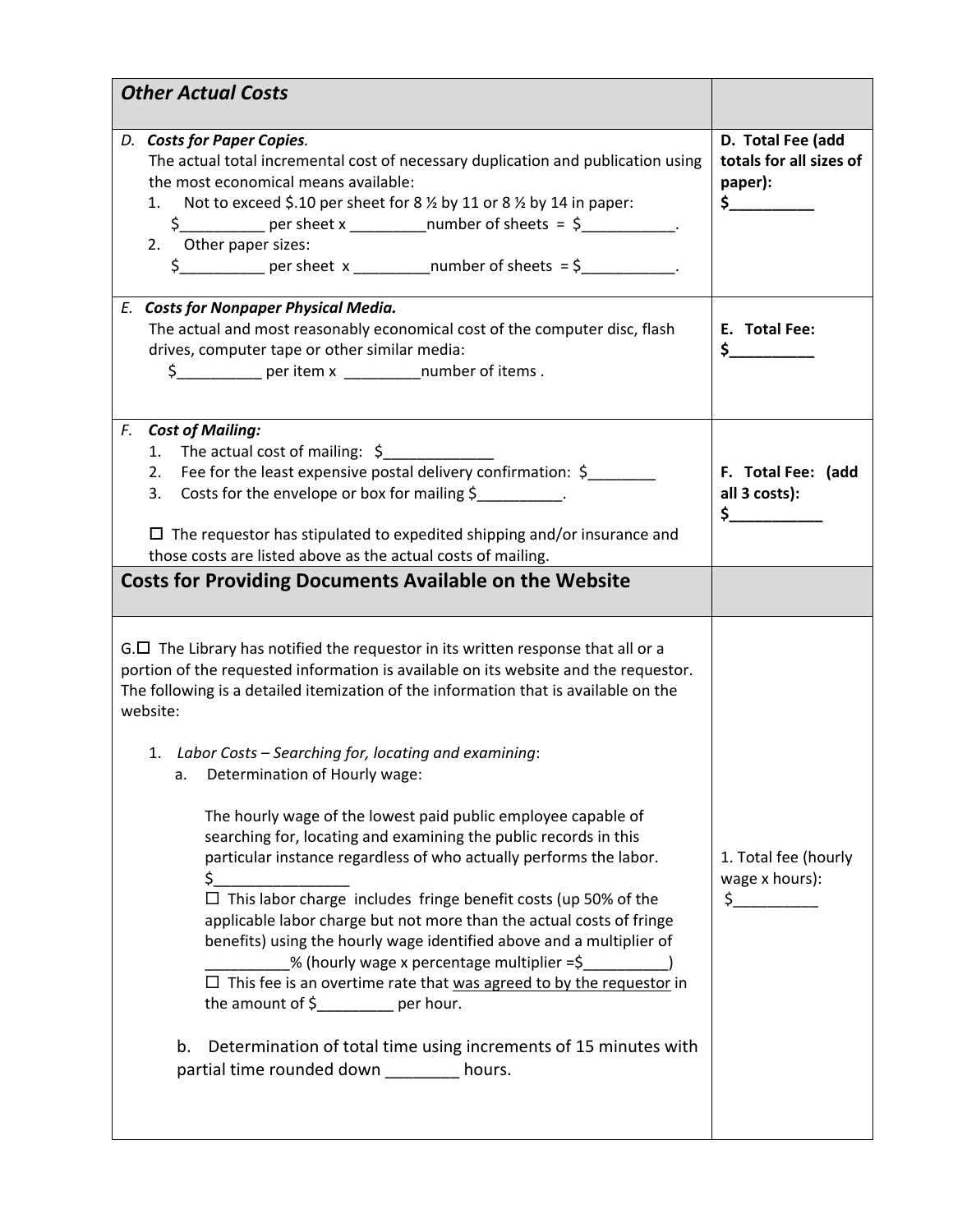| Labor Costs: Copying or Duplication:<br>2.                                           | 2. Total fee (hourly                   |
|--------------------------------------------------------------------------------------|----------------------------------------|
| a. Determination of Hourly wage:                                                     | wage x hours):                         |
|                                                                                      | $\frac{1}{2}$                          |
| The hourly wage of the lowest paid public employee capable of                        |                                        |
| searching for, locating and examining the public records in this                     |                                        |
| particular instance regardless of who actually performs the labor.                   |                                        |
| \$.                                                                                  |                                        |
| $\Box$ This labor charge includes fringe benefit costs (up 50% of the                |                                        |
| applicable labor charge but not more than the actual costs of fringe                 |                                        |
| benefits) using the hourly wage identified above and a multiplier of                 |                                        |
| % (hourly wage x percentage multiplier =\$                                           |                                        |
| $\Box$ This hourly wage is an overtime rate that was agreed to by the                |                                        |
| requestor in the amount of \$_______ per hour.                                       |                                        |
|                                                                                      |                                        |
| b. Determination of total time using increments of minutes with                      |                                        |
| partial time rounded down. _________ hours.                                          |                                        |
|                                                                                      |                                        |
| 3. The actual total incremental cost of necessary duplication and publication:       | 3. Total cost for                      |
| Not to exceed \$.10 per sheet for 8 % by 11 or 8 % by 14 in paper:<br>а. –           | paper copies:                          |
|                                                                                      | $\zeta$                                |
| b. Other paper sizes:                                                                |                                        |
| $$$ ___________ per sheet x ___________number of sheets = ___________.               |                                        |
|                                                                                      |                                        |
| 4. Costs for Nonpaper Physical Media                                                 | 4. Total cost for                      |
| \$____________ per item x ____________number of items.                               | nonpaper physical                      |
|                                                                                      | media:                                 |
| Cost of Mailing:<br>5.                                                               | $\zeta$                                |
| a. The actual cost of mailing in a reasonably commercial and justifiable             |                                        |
| manner: $\oint$                                                                      | 5. Total cost of                       |
| b. The charge for the least expensive postal delivery confirmation:                  | Mailing:                               |
| $\mathsf{S}_-$                                                                       | $\frac{1}{2}$                          |
| Costs for the envelope or box for mailing. \$<br>c.                                  | G. Total Cost for                      |
|                                                                                      | Providing                              |
| $\Box$ The requestor has stipulated to expedited shipping and/or insurance and those |                                        |
| costs are listed above as the actual costs of mailing.                               | <b>Documents:</b><br>\$                |
|                                                                                      | <b>Total Fee:</b>                      |
|                                                                                      | $\mathsf{s}$ . The set of $\mathsf{s}$ |
| Subtotal Charges: Add Items A - F Above:<br>1.                                       |                                        |
|                                                                                      |                                        |
| <b>Subtotal with Website Document Charges from G above if</b><br>2.                  | <b>Total Fee with</b>                  |
| applicable                                                                           | website records                        |
|                                                                                      | included if                            |
|                                                                                      | applicable                             |
|                                                                                      | \$__                                   |